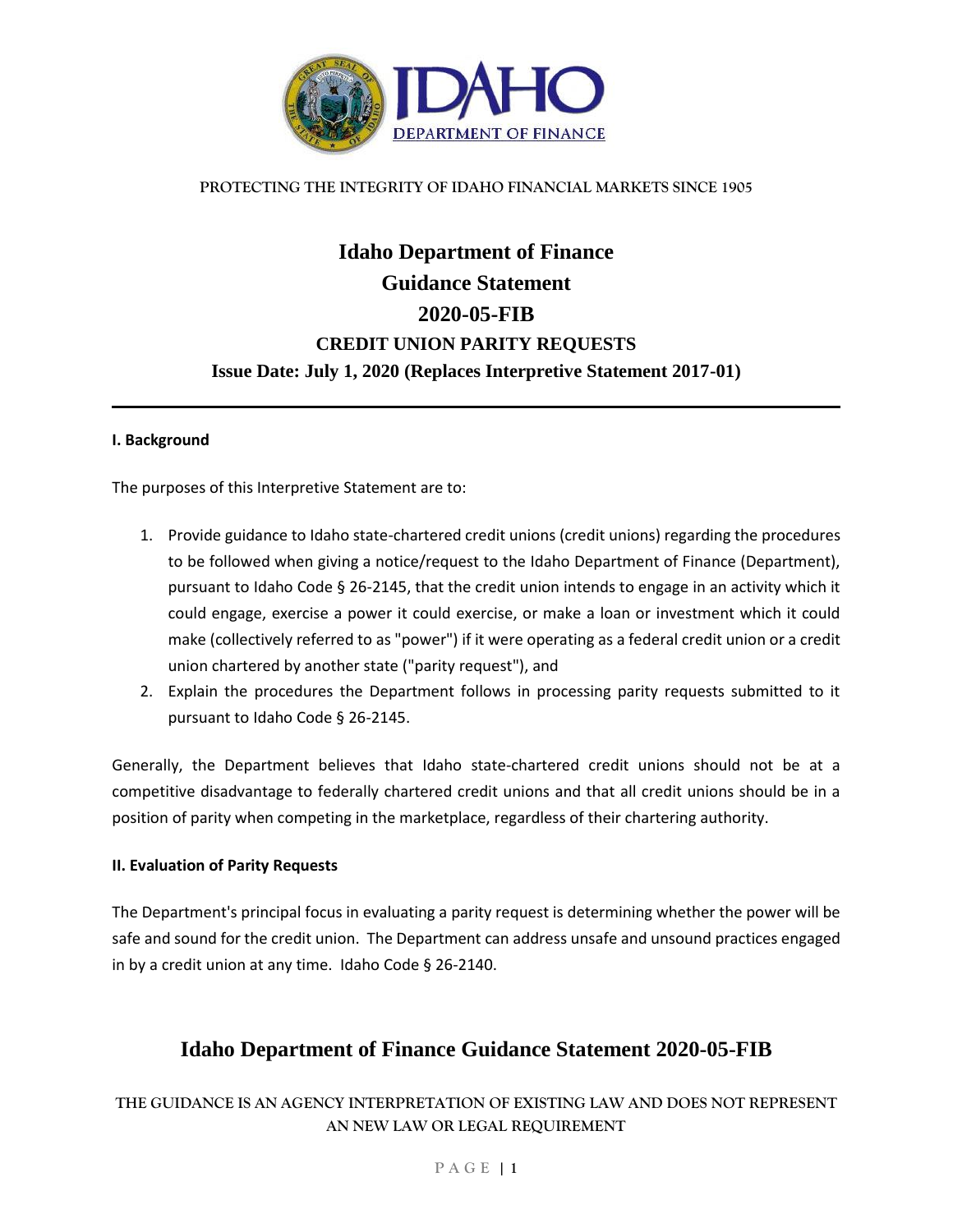

#### **PROTECTING THE INTEGRITY OF IDAHO FINANCIAL MARKETS SINCE 1905**

In evaluating a parity request, the Department also considers whether the request is consistent with the purposes of the Idaho Credit Union Act (Act) (Idaho Code§ 26-2145(d)); whether the request is in interests of the public and the credit union's members; and the extent to which the power requested is consistent with the existing provisions of the Act, Rules Pursuant to the Act (Rules), or other governing Idaho law. For some parity requests, these factors are clearly and immediately met and the request can be granted without further consideration.

To properly consider other parity requests and determine whether the proposed power will adversely impact the safety and soundness of the credit union, the Department asks that credit unions provide as much detail as possible for the requested power, including, but not limited to:

- A written description of the proposed power;
- Citations to the federal or state law upon which the power is based;
- Citations to any rules or regulations that implement the law, and any related opinions, letters, policies, or other guidance issued by the federal agency or state relied upon;
- Copies of any policies, forms, contracts, or other documents that will be used in implementing the power;
- A projection as to how the power will impact the credit union's net worth, earnings, expenses, or any other significant aspect of the credit union's finances;
- The credit union's opinion as to whether the power will impact the credit union's safety and soundness, the reasons supporting the credit union's opinion, and any actions taken or planned to be taken to mitigate safety and soundness risks created by the requested power; and
- A statement explaining the power's benefits to the credit union's members or the general public.

Upon receiving the above information, the Department may request additional information in order to fully understand and analyze the proposed power. Contacting the Department prior to submitting a parity request can be of assistance to the credit union in ensuring that any required information accompanies the request and, many times, in expediting the parity request process. If needed, the Department may ask the credit union to waive or extend the Department's twenty (20) day response time set forth in Idaho Code § 26-2145(b).

# **Idaho Department of Finance Guidance Statement 2020-05-FIB**

### **THE GUIDANCE IS AN AGENCY INTERPRETATION OF EXISTING LAW AND DOES NOT REPRESENT AN NEW LAW OR LEGAL REQUIREMENT**

#### **P A G E | 2**